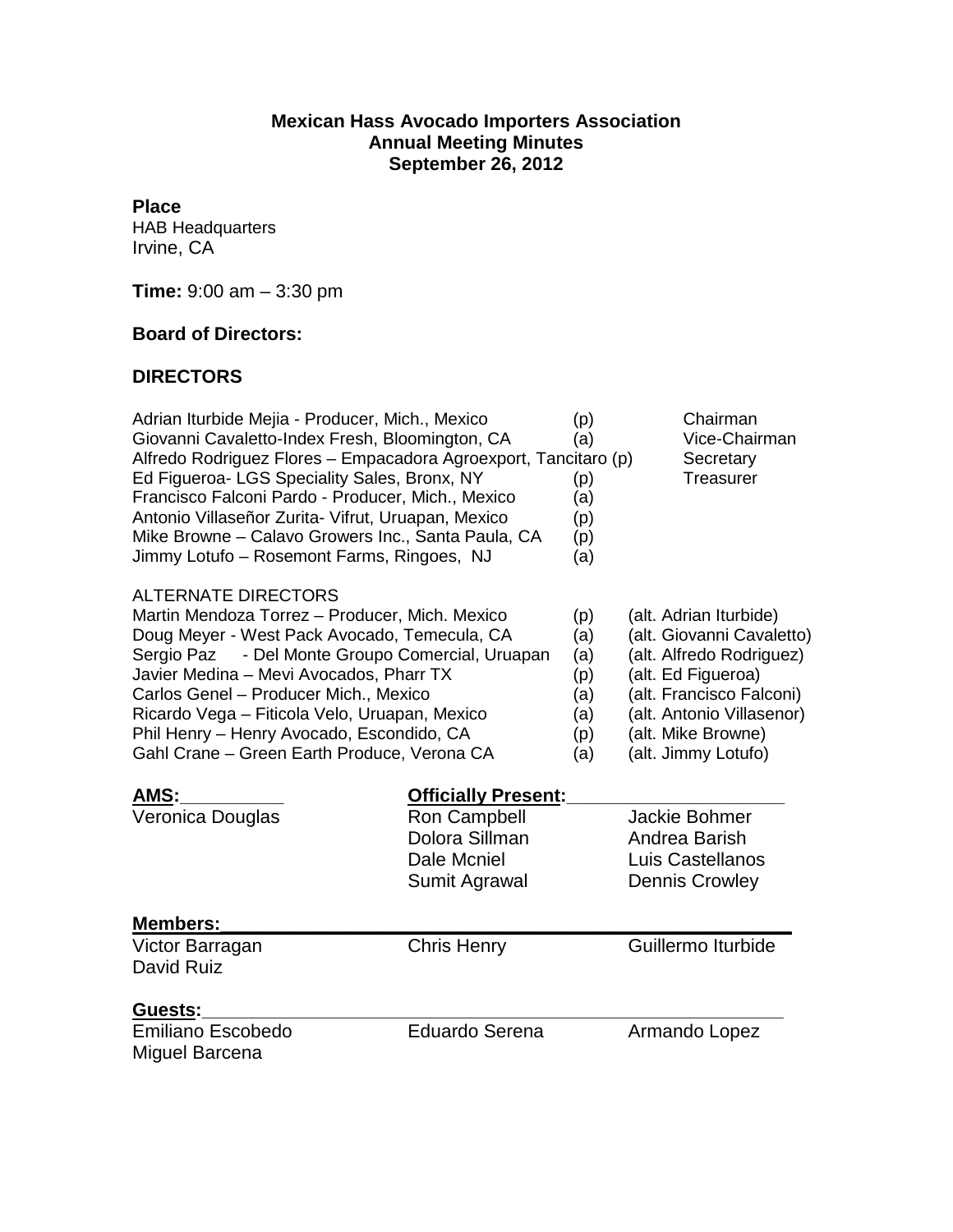At 9:00 AM Adrian took the roll call and established a quorum. He then presented the minutes of the January board meeting. Ed motioned to approve the minutes and the motion was seconded by Mike. There was no objection.

## Financials:

Ed Introduced Ron Lopez of Gruber and Associates to provide the financial audit for fiscal year 2012. No deficiencies or material weaknesses were defined and there were no transactions entered into during the year for which there is a lack of authoritative guidance or consensus. All significant transactions have been recognized in the financial statements in the proper period and the firm is not aware of any significant accounting estimates affecting the financial statements. Ron Lopez mentioned that there are no recommendations to improve internal control and there were no audit findings requiring corrective actions. Ron Lopez thanked the MHAIA team for their contribution to a clean audit. Copies of the audited financials with independent auditor's report were distributed during the meeting. The audit is available upon request and the financial statements are available in the MHAIA 2012 Annual Report which can be found on [www.theamazingavocado.com](http://www.theamazingavocado.com/)

Mike motioned to accept the audited financials and the motion was seconded by Adrian. There was no objection.

Ed continued with the treasury report.

Ed provided an overview of the bank balances as:

| <b>Citizens Business Bank-</b>   | <b>General Acct</b> | 6,390,626 |
|----------------------------------|---------------------|-----------|
| Citizens Business Bank-          | Optg Acct           | 29.946    |
| <b>Restricted CD-Sweepstakes</b> |                     | 8.062     |
| Merrill Lynch                    |                     | 1.343.308 |
| As of September 24, 2012 Balance |                     | 7,771,942 |

He also mentioned that the cash balances as of September 24, 2012 are gross of \$28,946 outstanding checks, August to September 2012 bills not yet submitted of \$1.50MM and August 2012 assessment of \$1.015MM from HAB.

### July 2012-June 2013 Proposed Amended Budget 2

Ed presented the proposed budget:

# *Summary of activities and changes in Net Assets*

- Estimated new volume at 880 million pounds
- Revenue of \$18,870,622 is inclusive of \$18,700,000 assessment from HAB, APEAM contribution of \$157,622 and estimated interest of \$13,000.
- Total marketing expenses of \$\$22,322,455 or \$21,602,500 marketing and promotional and \$719,955.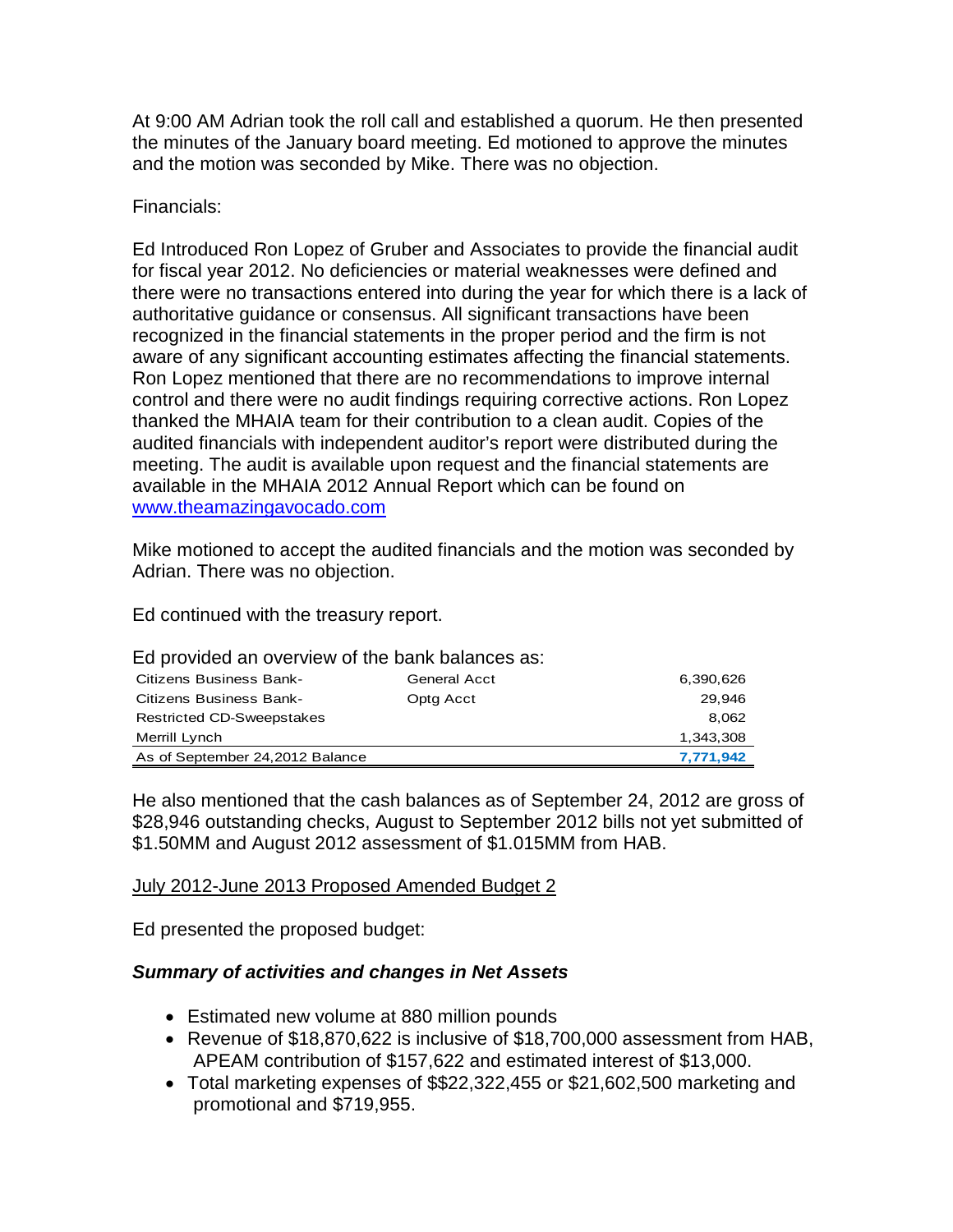- Administrative expenses of \$157,622
- Net change in assets of negative \$3,609,455

Note: *Details of total marketing and administrative expenses were provided as supplementary schedules of the presentation materials.* 

#### *Summary of Cash Reserves*

The cash reserves at the end of June 2013 are estimated at \$3,964,901 or 21.20% of assessment revenue. A higher beginning cash reserve of \$7,933,445 has offset the negative result in the change of net assets.

#### *Summary of Financial Position*

Total Assets of \$5,663,098- includes cash and cash equivalents of \$3,964,904, an accounts receivable of \$1,498,175, a prepaid expenses of \$200,000, and a net fixed assets of \$22.00.

Gahl motioned to accept the amended budget and the motion was seconded by Adrian. There was no objection.

Additionally, Mike motioned to add \$100K to the budget for crop reporting in the State of Jalisco and the motion was seconded by Antonio.

Brand and Logo Review:

Adrian introduced Sumit Agrawal and Dennis Crowley to provide the board with the final results of the Avocados from Mexico Brand and Logo Review. Last year, Brand Engineers, LLC was contracted by APEAM & MHAIA to conduct a comprehensive positioning development project for the Avocados from Mexico brand in the United States. After this thorough examination of the current and future US avocado market and testing multiple positioning options, the Positioning Statement outlined in this report was ultimately decided upon for the Avocados from Mexico brand.

"When consumers choose Avocados from Mexico they will know that they are getting an avocado that is as fresh as can be and taste delicious, regardless of what season it is. With no seasonality to the Hass avocados from Mexico,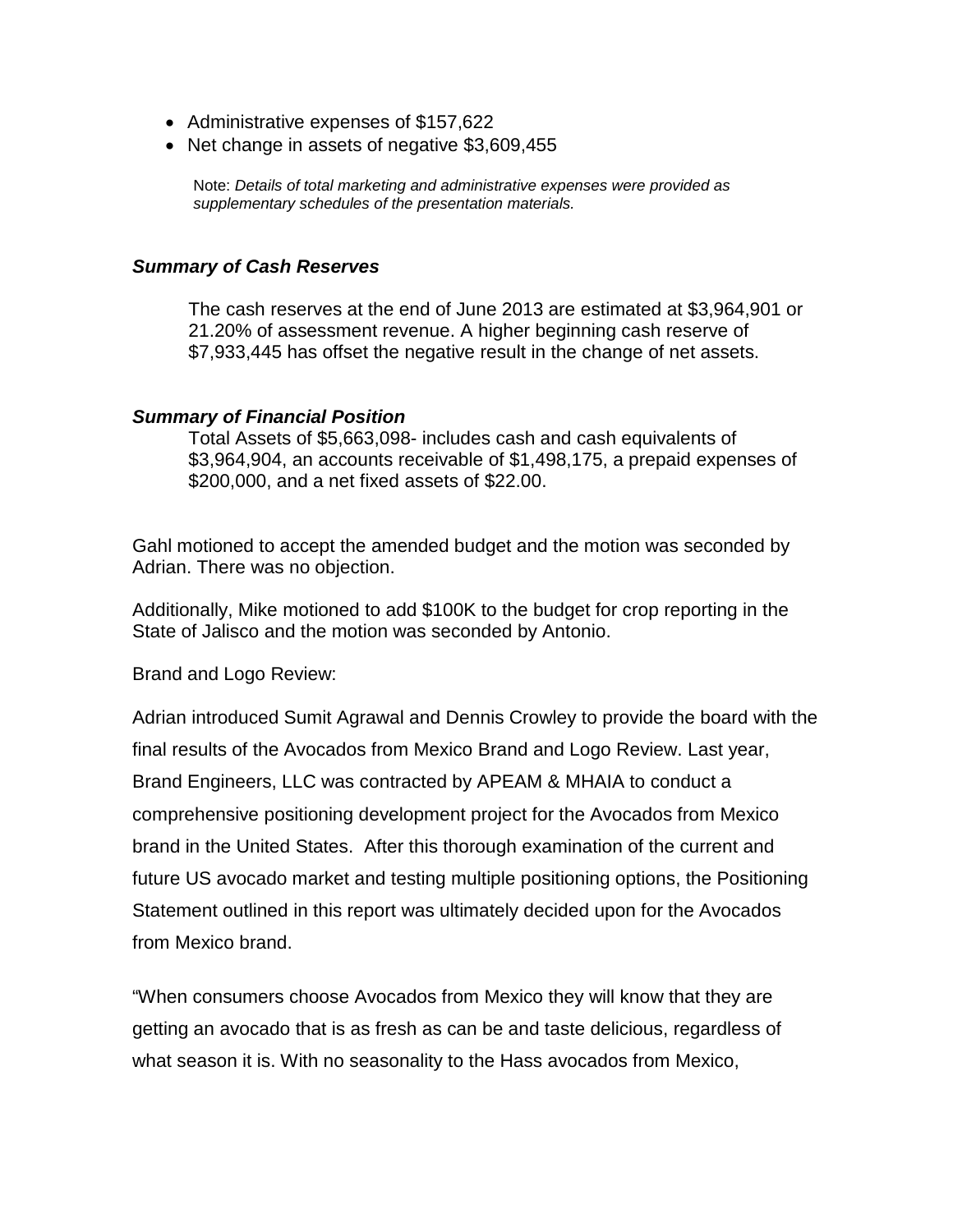consumers can create nutritious meals that they are excited about and look forward to at any time."



As the Avocados from Mexico brand is communicated into the market, consumers should perceive Avocados from Mexico as consistently providing exceptional taste. Establishing Avocados from Mexico's "TASTE" positioning requires a change in the way consumers consider the produce they buy. Consumers should understand the value Avocados from Mexico brings to them and their families.

Next steps: track these attributes over time to ensure to see if these results are resonating with consumers. All aspects should come back to taste (origin, season, year round etc.)

HAB Nutrition Research Program:

HAB has shifted its strategy to nutrition and Adrian motioned to lend MHAIA's support to HAB and commit to publishing health messages in the future when nutrition research is published. The motion was seconded by Ed. There was no objection.

Marketing Presentation:

Marketing Presentation – September Board Meeting

Jackie Bohmer opened the marketing presentation by giving a quick overview of the budget and discussed how the incremental dollars would be invested for the remainder of the year. Advertising and media would get \$2.7, PR \$800K, PSA \$150,000, Retail Programs \$2MM and website (internet media) \$350,000. The presentation was broken into two sections, first the updates and then the new programs and a recap of what is up and coming.

She then turned to Luis Castellanos from C+CG who began by announcing that the new TV campaign was completed. The ads were then shown.

•Three :15 spots were produced to coincide with both fall and spring usage occasions:

•**"Get out of the cold"** promoting avocado usage on warm dishes this Fall/Winter will begin airing on 10/22 and run through 12/17.

•**"Skinny Jeans"** begins running this Spring and promotes 50 calories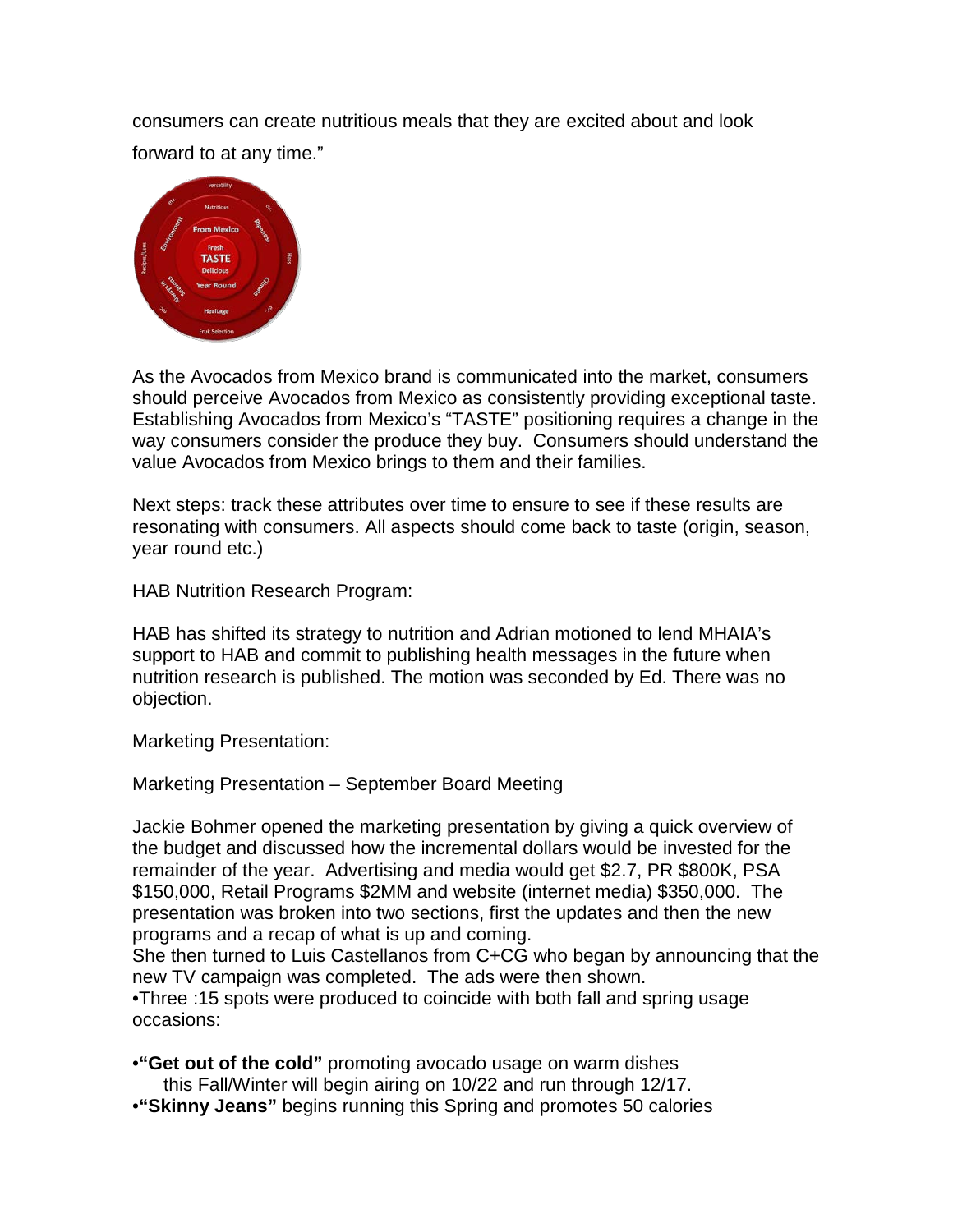per serving and how that can help you look your best.

•**"Hammock"** runs later this Spring to tie in with the start of grilling season and hits on the good fats message, as well as usage on burgers.

The June Radio & Demo Program was highlighted next. It resulted in 23 retailers tagged for radio and13 participating in demos. The total number of demos came in at 498.

The approved Incremental \$2MM was invested in General Market Radio in 16 markets starting on 9/3 and running through 10/21. A total of 11,970 spots will air and will generate over **70 million impressions**. To date we have received 10 participating retailers in the tagging program.

Following the Hispanic Market & Hispanic Heritage Month recap was presented. MHAIA's "Have a Taste" spot, adapted to Spanish, began running on 9/17 and will run through 10/14 on top Spanish Language radio stations in 8 markets. It will deliver almost **7 million impressions**. We currently have 8 retailers signed up for the tagging program. Print ads running in September in 3 Spanish language publications, *People en Español*, *Vanidades* and *Vista*, will promote our nutritional message as well as the Amazing Sweepstakes.

The Univision integration will be starting on 9/17 and will include an on-line media component. MHAIA will have 4 sponsored cooking segments on the highest rated national morning show, *Despierta America*, featuring Roberto Santibañez. During each segment our Jeans TV spot will air twice - bookending the segment. On-Line media will run starting 9/17- 10/14 promoting the Amazing Sweepstakes. The total integration will **generate 2.7 million impressions**

In celebration of **Hispanic Heritage Month**, consumers will have a chance to take their taste buds on a flavor adventure by entering to win a trip for two to Cancun. Sweepstakes entry is on the amazing avocado facebook page, and is being promoted through print, on-line media and social media. Three thousands - 11"x 7" POS cards were sold in celebrating **Hispanic Heritage Month** and the Amazing Sweepstakes. 1,500 English and 1,500 Spanish versions will be in the marketing starting the wk of 9/17. The segment for the Extra integration aired on 9/6, featuring Roberto Santibañez and host Mario Lopez. MHAIA received Mario's implied endorsement saying, *"avocados are his favorite fruit"*. The show over delivered by providing 7 messages (only required to do 2), including:

- •3 slices is 50 calories
- •Nearly 20 vitamins and minerals
- •Contribute good fats to your diet
- •Versatility- Mario adds he eats them on eggs
- •Call out to our website for recipes an info
- •Call out to visit our facebook page and enter the Amazing Sweeps by Maria Menuous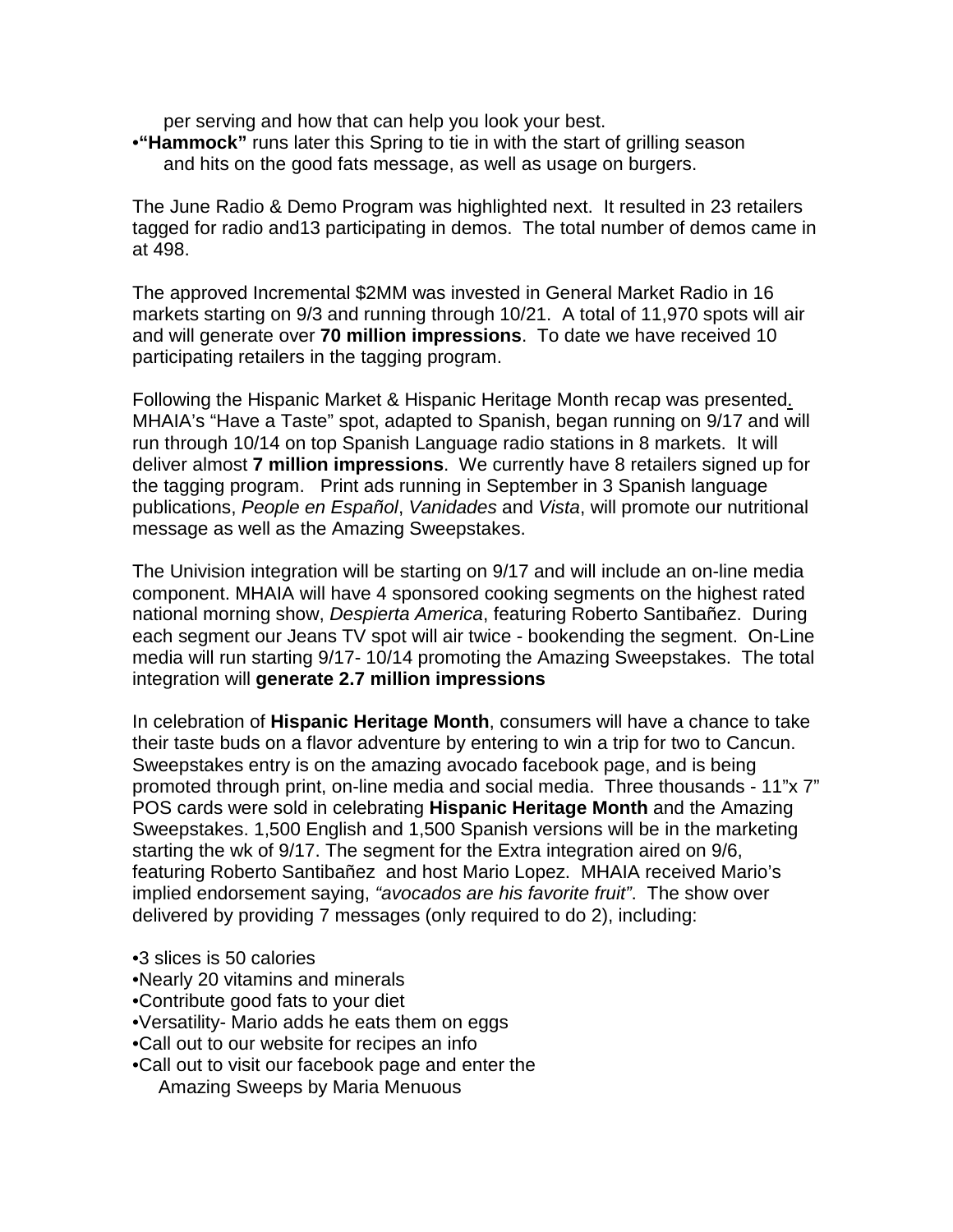The Big Hit was big this year, it resulted in 3,933 tower displays sold up from 3,600 for 2011. TURNER media will start on 10/5 in the Wild Card game. The Big Hit sweepstakes will be hosted on theamazingavocado.com this year, driving traffic directly to our site. (Started on 8/25 and will run through 11/5.) On-line banner ads promoting the sweeps and game day recipes will run 10/1-10/31 on Yahoo and Yahoo Sports.

This year's Holiday Program in partnership with House Parties will include 1500 House Parties scheduled for 11/3. Party attendance is estimated at 21,000 and will reach nearly 1 million additional consumers via social media and word of mouth. Social media integration will create further excitement by integrating feeds from our House Party page and executing a recipe contest on Pinterest to engage women who were not able to be party hosts. MHAIA will also use House Party as a vehicle to promote the *Holiday in NYC Sweepstakes* that will be launched through Facebook, where the winner receives dinner at Fonda Manhattan. Roberto Santibañez will create personalized holiday recipe in the kitchen of Fonda. In addition, the winner featured on social channels, including Facebook recipe tab and Pinterest board featuring festive holiday avocado inspirations

To support the fall/winter time period and the holidays we will have two new POS card options to order. One targets usage in warm dishes such as Chili- and ties in with our TV message that will start airing 10/22. One will focus on a usage idea for Thanksgiving leftovers. MHAIA will also offer the Holiday Cheesecake POS available again.

MHAIA participated in two food conferences this period: Multi-Unit Foodservice Operators Conference (MUFSO), Sept. 30- Oct. 2, 2012 and the Culinary Institute of America: Latin Flavors, American Kitchens, October 3- 5, 2012

A long awaited article in the Wall Street Journal was finally published. The article covered the industry and talked about how Avocados From Mexico have seen a tremendous amount of growth over the past couple years.

Mike Browne chimed in stating that he had witnessed the process which began in June and culminated in September. He said that the team worked diligently with WSJ and commended the team on such a terrific hit.

On the retail / Trade front, MHAIA executed demos in 1,600 Wal-Mart stores in partnership with Rot\*el and secondary displays in 3,000. Mike Browne stated that as a WM supplier he knows what a great program this was and commented positively on the partnership with Rot\*el.

In addition, over the past three months, MHAIA participated in several Trade conferences:

–NEPC –NGA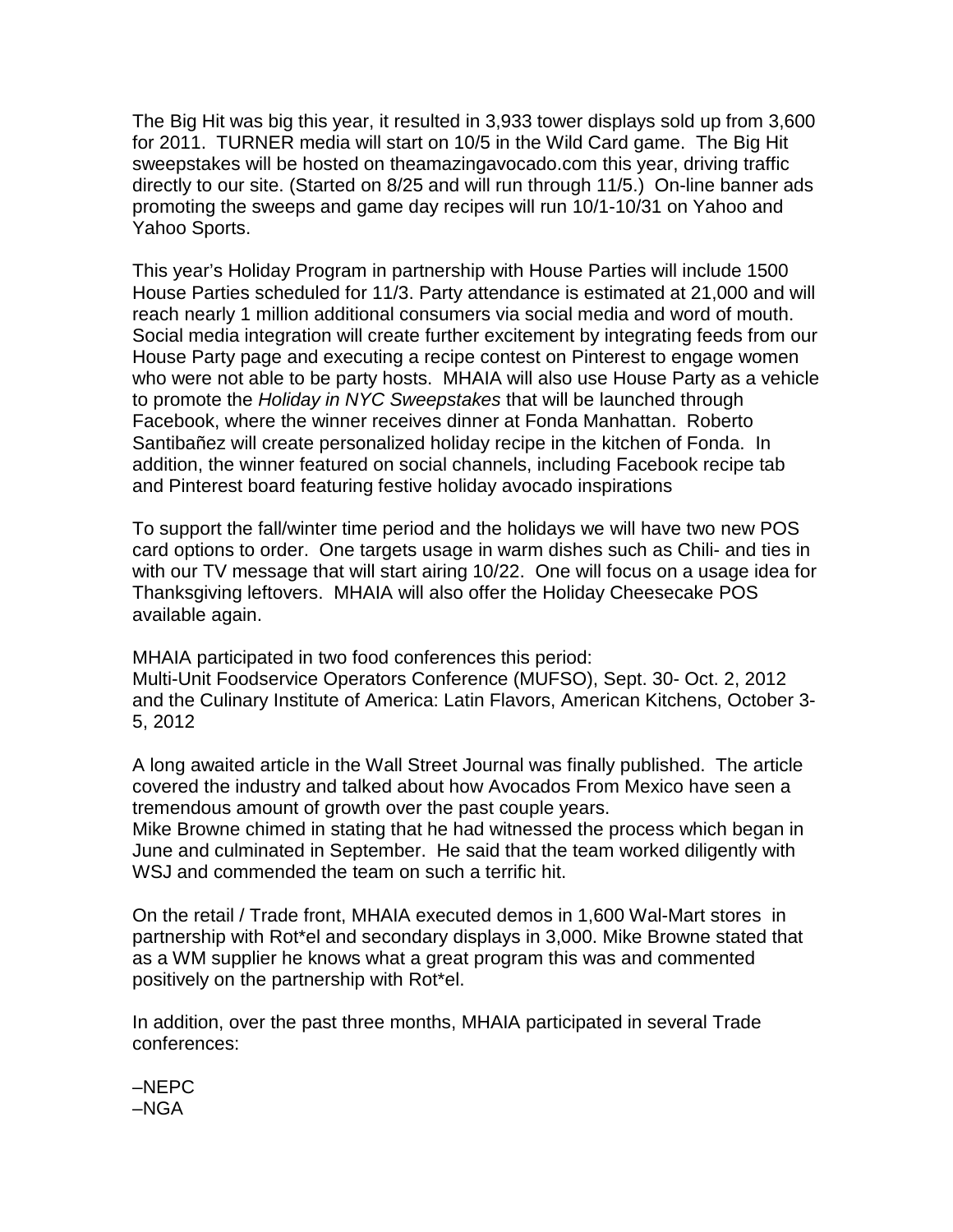–Texas Produce Association

- –Eastern Produce Council
- –Florida Fruit Vegetable Association

After the current programs were presented, the upcoming programs with the incremental spend were presented:

Total media mix will represent 714,350,000 impressions. Efforts will be concentrated in 17 key markets for MHAIA:

•Awards Promo (Feb), Spring Effort (Mar/Apr) and Summer Effort (May/Jun)

- •13 of the 17 had presence in 2012 (Mar-Oct)
- •4 new markets have been added (Philly, Charlotte, Indianapolis and Nashville)

The Wow Tour continues to be strong and is projected to deliver:

- •46 activations in 15 markets
- •400,000 on-site impressions
- •140,000 samples
- •56,000 brochures
- •25,500 van miles
- •2,200,000 highway impressions
- •12,000 sweeps entries/email capture

The team touched on Cinco de Mayo:

- •4,000 displays will be targeted for sell in starting in April.
- •Working on partnership with Corona again for a second year.
- •Recipes will promote Cinco entertaining recipes and more.

# **PR Support**

•Conduct outreach to food editors with Cinco de Mayo recipes and party tips •Local/national broadcast, print, and online placements with media RDs, and trade PR

•Partner with TheMotherhood to hold blogger meet-ups in 8-10 markets to celebrate Cinco de Mayo with regional and personal variations of guacamole -Provide each blogger with a gift card and 4 AFM's to make their signature guacamole and post about on their blogs.

New to the MHAIA marketing arsenal is Awards Season, the women's equivalent of the playoffs and the Superbowl! This program hits target in a way that differentiates and excites. MHAIA to leverage celebrity media property to showcase awards party entertaining ideas featuring AFM and capture awards buzz via social channels with *"Pin to Win"* contests for most award-worthy boards. In addition MHAIA will host the **"And the Winner is…" Sweepstakes** which will consist of: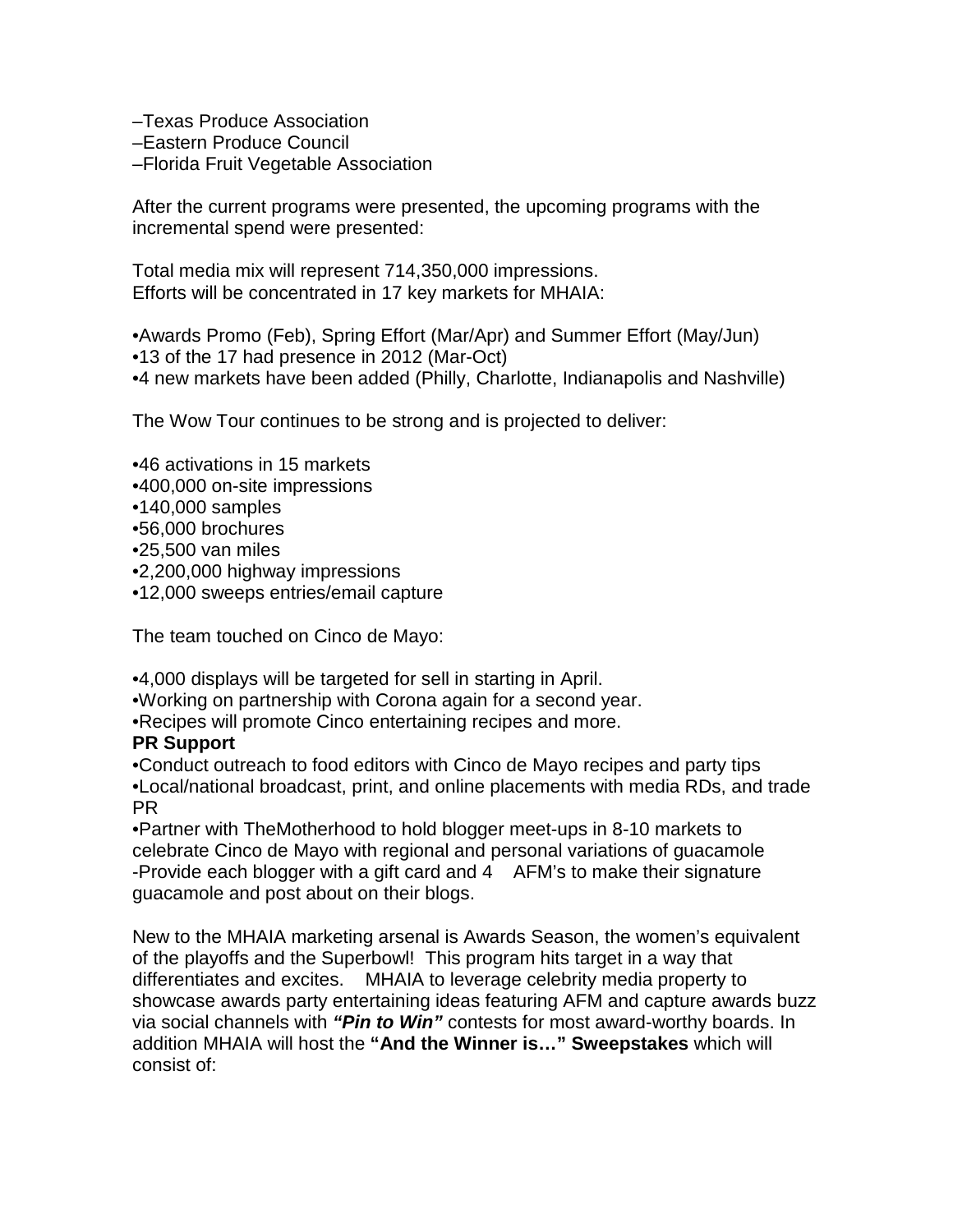•Radio promotion geared at the Awards season: the women's equivalent of the NFL playoffs and Superbowl!

•Begins the Monday after Superbowl Sunday and runs through kick-off of Spring radio schedule.

•Amusing spots will speak to the versatility of avocados and invite listeners to enter sweeps by submitting photos of the avocado recipes they have served at their award show watch party (I.E. the Oscars).

•Winners will be chosen at random.

•To support PR and Social Media efforts around Awards season we will be offering consumers a chance to win the ultimate Hollywood experience.

•To enter consumers will need to submit photos of their avocado recipes they have served at their award show watch party (I.E. the Oscars). Winners will be chosen at random.

PRIZE:

•A trip for 2 to Hollywood for 4 days, 3 nights. It includes spa treatments, studio tours, hotel stay at iconic Hollywood hotel and dinner at iconic restaurant like The Ivy.

To complement the media placement, MHAIA will do a PSA and distribute it to local TV stations nation wide. The PSA program includes:

•Relevant topic that resonates with women across America

•:15, :30, and :60 second PSAs that highlight *Fresh* Avocados from Mexico as part of healthy diet

•Spokesperson that exemplifies real women and connects with our target •Rally viral support for PSA through social channels shares, co-tweets/posts from celeb advocate, create ring tone with inspirational quote available on Facebook page

To keep the momentum going a Spring PR program will inspire our target to think about *avocados beyond the guacamole*… in a fun, new way to think about avocados through Easter-themed contest with bloggers and Pinterest pinners. Crafters, bloggers and pinners participate by creating images, ideas for how to best use avocados this spring – from the basket to the menu. Winners receive prizes, featured on our channels. This program aims to create a "mid-season" opportunity for increased avocado usage between Super Bowl and Cinco de Mayo.

In addition, this spring, Magazine Mailers will keep Avocados from Mexico top-ofmind with magazine editors by consistently sharing news, tips and usage ideas, and providing useable content:

–January mailing – good fats/spring break –March mailing – versatility/summer entertaining –May mailing - nutrient dense foods/back to school MHAIA will leverage content on Facebook, Twitter and Pinterest at appropriate moment in time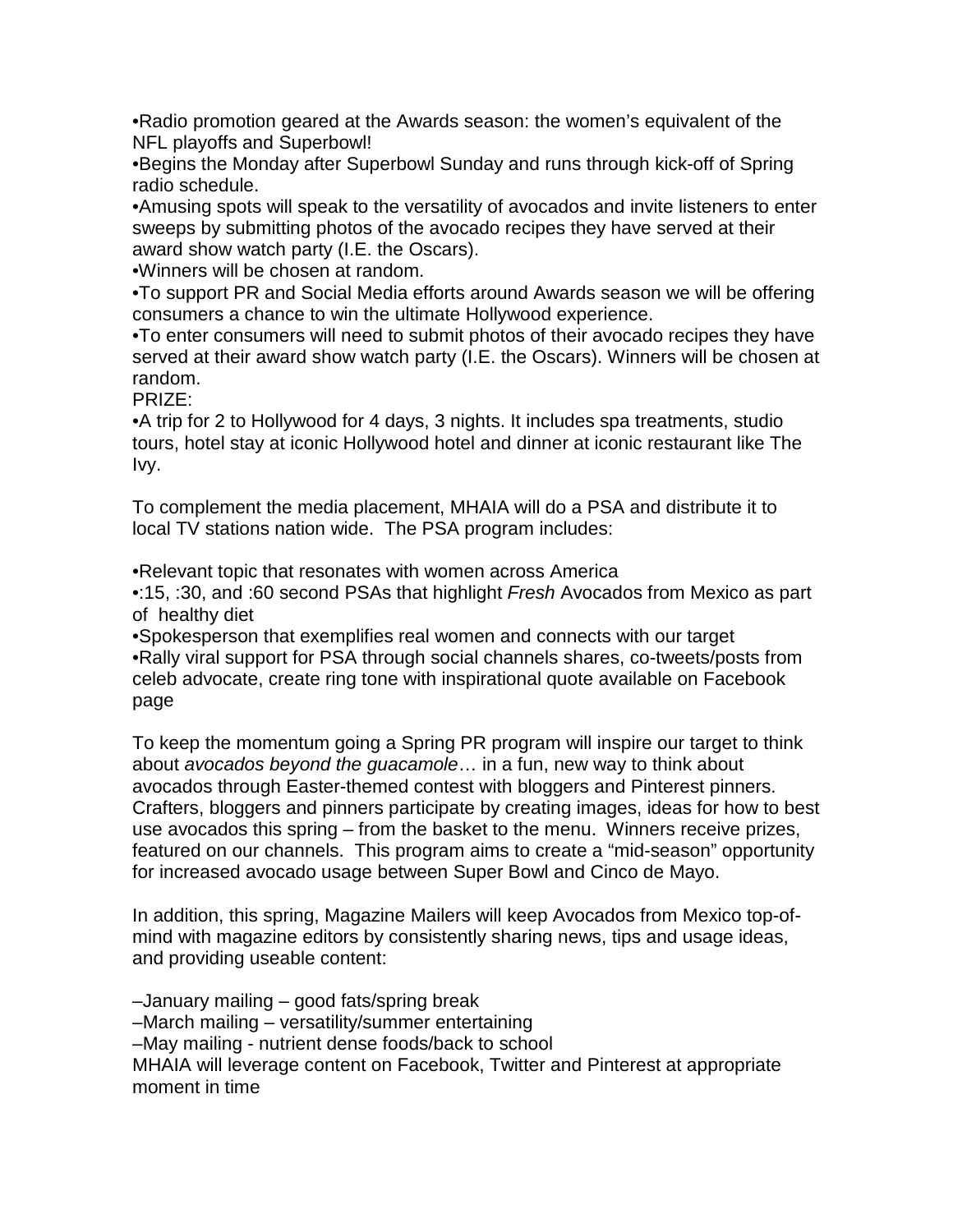MHAIA's partnership with Cheryl Forberg continues and Jackie announced that Cheryl is once again the nutritionist for the Biggest Loser. This is great news as Cheryl will garner a lot of exposure from her affiliation with the show and MHAIA stands to benefit from this. In the spring of 2013 Cheryl will influence how people shop and eat through three unique activations:

- Cheryl cohosts 3-4 webinars with Supermarket RDs from her kitchen. Each webinar will be exclusive to the retailer and could be offered in 2 sessions for shoppers and for corporate/staff
- Through a partnership within the Academy of Nutrition and Dietetics, Cheryl hosts a workshop in her kitchen for RDs and culinary professionals that will also be streamed online (January/February timing)
- Cheryl and former Biggest Loser contestants take consumers, local consumer and trade media and on 3-4 supermarket tours, emphasizing how to eat on a limited budget for the whole family.

The team explained that in anticipation of the Burger Study, a burger program was put in place. A kick off to grilling season that culminates in National Burger Day on May 28. This program consists of SMT, RMT, matt release and a social grill off.

In the next half of the year, MHAIA will participate in:

•Culinary Institute of America: Worlds of Healthy Flavors, January 2013 -Silver sponsor; leadership retreat focused on addressing some of the major nutrition and health issues affecting the American public. Targets corporate chain chefs and noncommercial (Colleges & University dining). -Healthy avocado dishes will be sampled throughout the 3-day conference

•NRA Marketing Executives Group (MEG), May 2013 -Networking conference attended by marketing executives from national and regional chains; focus on building partnership and promotion opportunities.

Natalia Arias, our new Website person was introduced. Natalia presented the website objectives:

•Increase monthly traffic to the website from October 2012 through May 2013 and during key dates:

–New website launch, November 2012.

–New app launch, May 2013.

•Increase awareness of theamazingavocado.com as a source of information about avocados.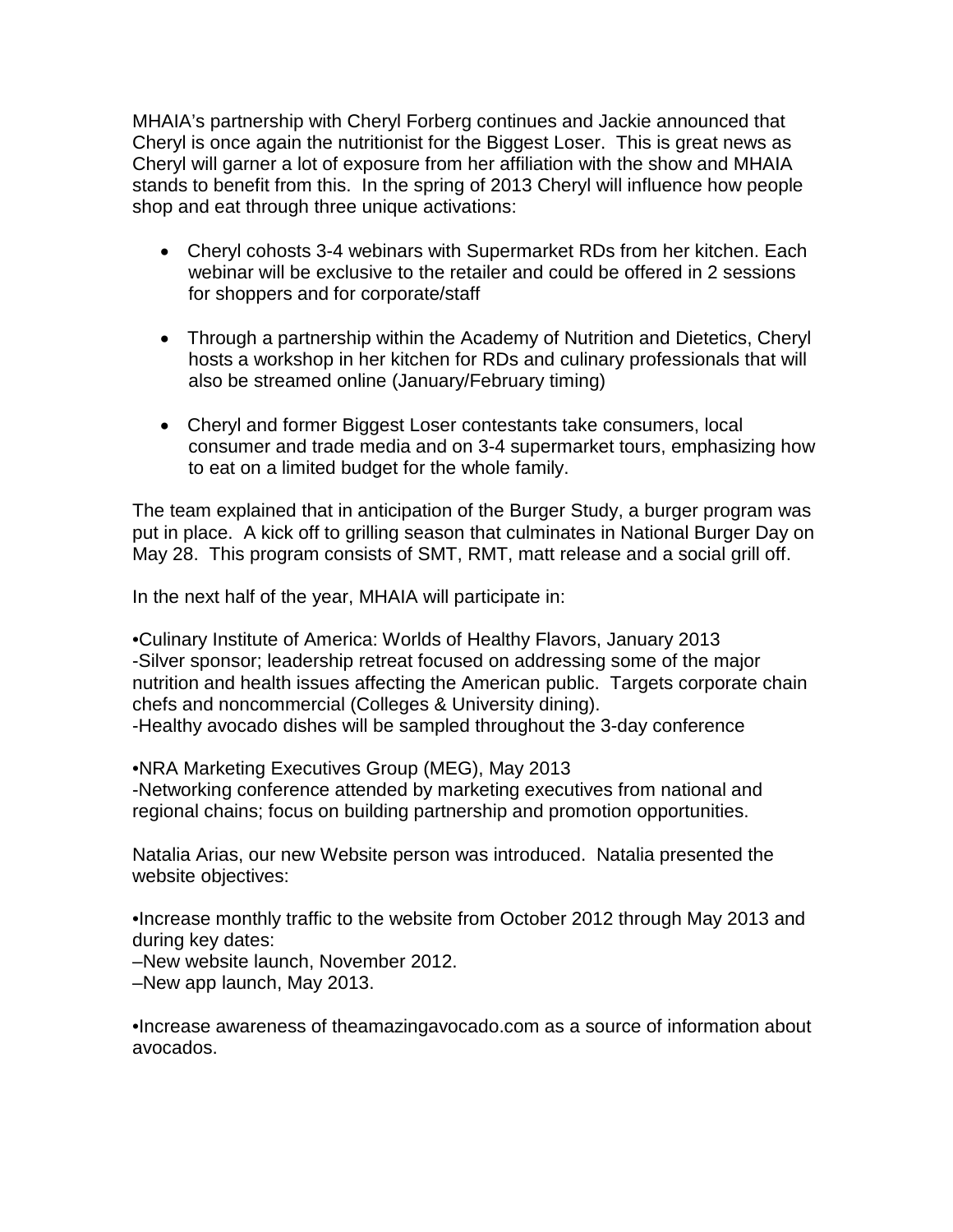•Complement the current ad campaign and media buy through creative and a media strategy that supports current marketing platform:

–Entertainment

–Versatility

–Nutrition

Natalia continued on to present the new look and feel of the website along with the \$350,000 incremental internet media buy. Natalia's presentation was concise, and it explained very clearly how the dollars were allocated. The board responded in a very positive way and liked the work proposed by Natalia.

On the retail front for the remainder of the year, the outlined programs are:

•Drive Sales for Avocados From Mexico with in-store consumer engagement

•Execute an in-store pilot program in the east coast markets at select retailers

•Seek out partners to provide usage ideas and retail legs (Sandwich ideas, easy guac, post-Thanksgiving meals, avocado in soup, etc.)

•Positive feedback:

- –Rot\*el
- –Butterball
- –Boboli
- –Mario Olives
- –Sabra
- –mama mary Pizza crusts

•Integrate in-store campaign

–Social Media

–Recipe Cards

Upon conclusion of the marketing presentation, Mike motioned to accept the marketing presentation, to amend the budget by adding \$6MM in marketing funds and increase the budget to \$21.6 million including extension of the marketing contracts until the end of the fiscal period. The motion was seconded by Ed.

Code of conduct and Ethics Policy:

Ron provided the new procedures to the board for signature.

Closed Session:

Motion: Ed motioned to hire Creative Management Solutions to conduct a compensation analysis and develop a performance plan for MHAIA staff. The motion was seconded by Adrian. There was no objection.